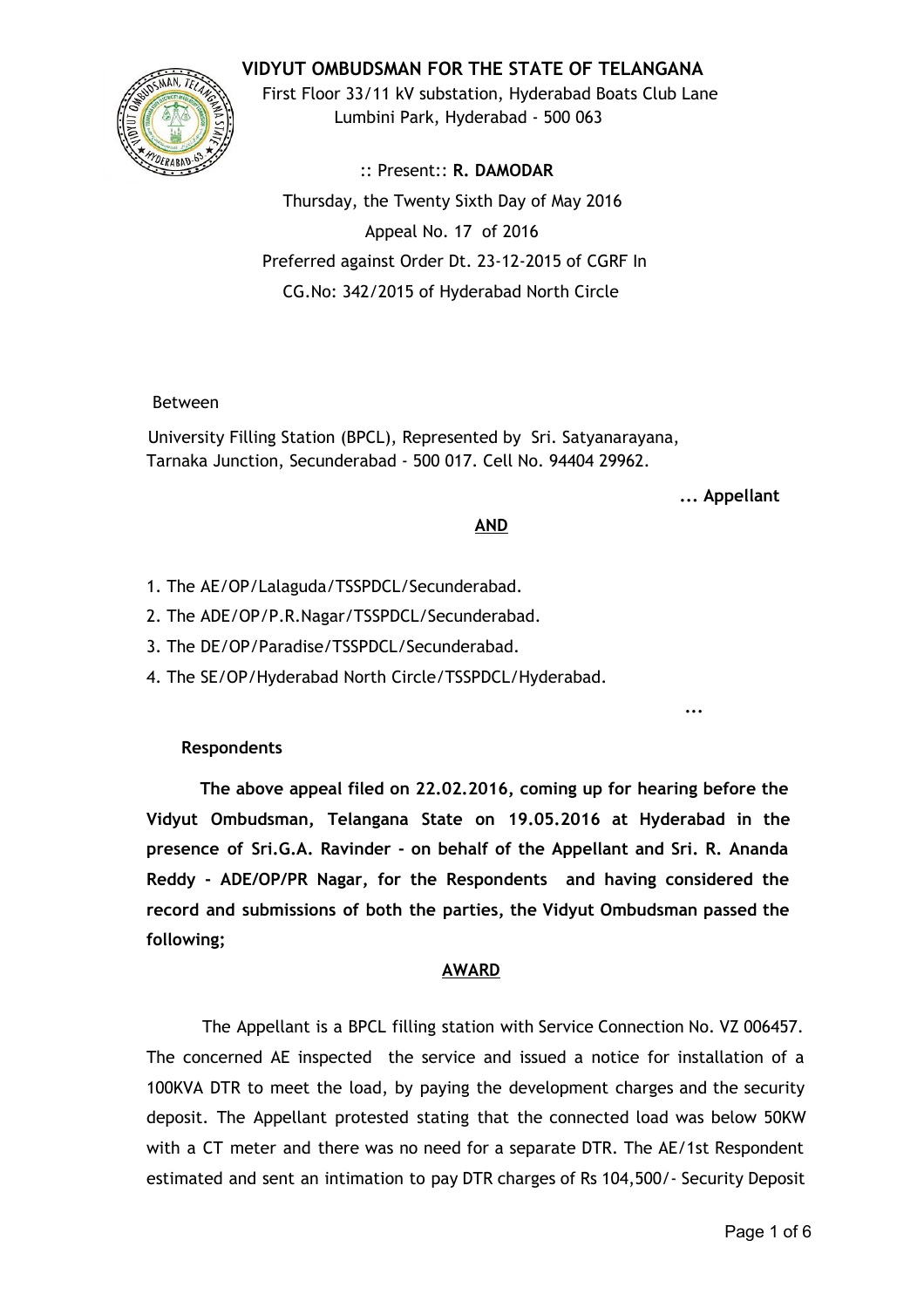of Rs 46,000/‐ with material, labour and execution of work and ACD of 26,000/‐ totalling Rs 1,76,500/‐, which were paid by the Appellant on 4th December,2000. So far, the 1st Respondent has neither taken up the work, nor set up the DTR.

2. The Appellant claimed that in the meanwhile, the 2nd Respondent ADE/OP/PR Nagar sent a notice dt. 02.06.2011 demanding payment of Rs 36,000/‐ towards development charges and Rs 14,400/‐ towards Security Deposit and again on 21.6.2014 he demanded an amount of Rs 19,200/‐ towards additional deposit and Rs 28,800/‐ towards development charges. The Appellant claimed that since he had already paid the required amounts for the present connected load, the electricity officials still have been harassing him demanding further payment. He lodged a complaint with CGRF demanding installation of a separate DTR, for which the amounts were already paid and cancellation the of demand notices.

3. The 2nd Respondent ADE/O/PR NAGAR through his letter dt.12.11.2015 stated that during inspection of the service, the enhanced load from 3KW to 16KW was discovered and still the Appellant had further additional load of 24 KW totalling 40 KW. He also found that the Appellant has paid Rs 1,04,500/‐ by way of DD No. 1821 dt. 04.12.2001 towards service line charges, Rs 46,000/‐ towards the Security Deposit and these were not regularised so far. He further stated that the existing 100KVA DTR located nearby can cater to the load of the Appellant and thus it was so considered. He further stated that a proposal for regularisation of the additional load of the Appellant by using the amount already paid and adjusting the balance amount towards the CC charges has been made.

4. The Appellant, in view of non erection of a new DTR, sought refund of service line charges, transformer cost paid, at an early date. The 2nd Respondent/ADE/O/PR Nagar stated that the Respondents have regularised the load of 40KW and the voltage was also found to be normal.

5. On consideration of the material on record and stand of each party, the CGRF passed order to the effect that " The Respondents are directed to regularize the additional load from the date of availability of the funds paid by him and excess amounts available may be adjusted to the current consumption bills with an intimation to the Respondents on the action taken by them with a copy to the Forum."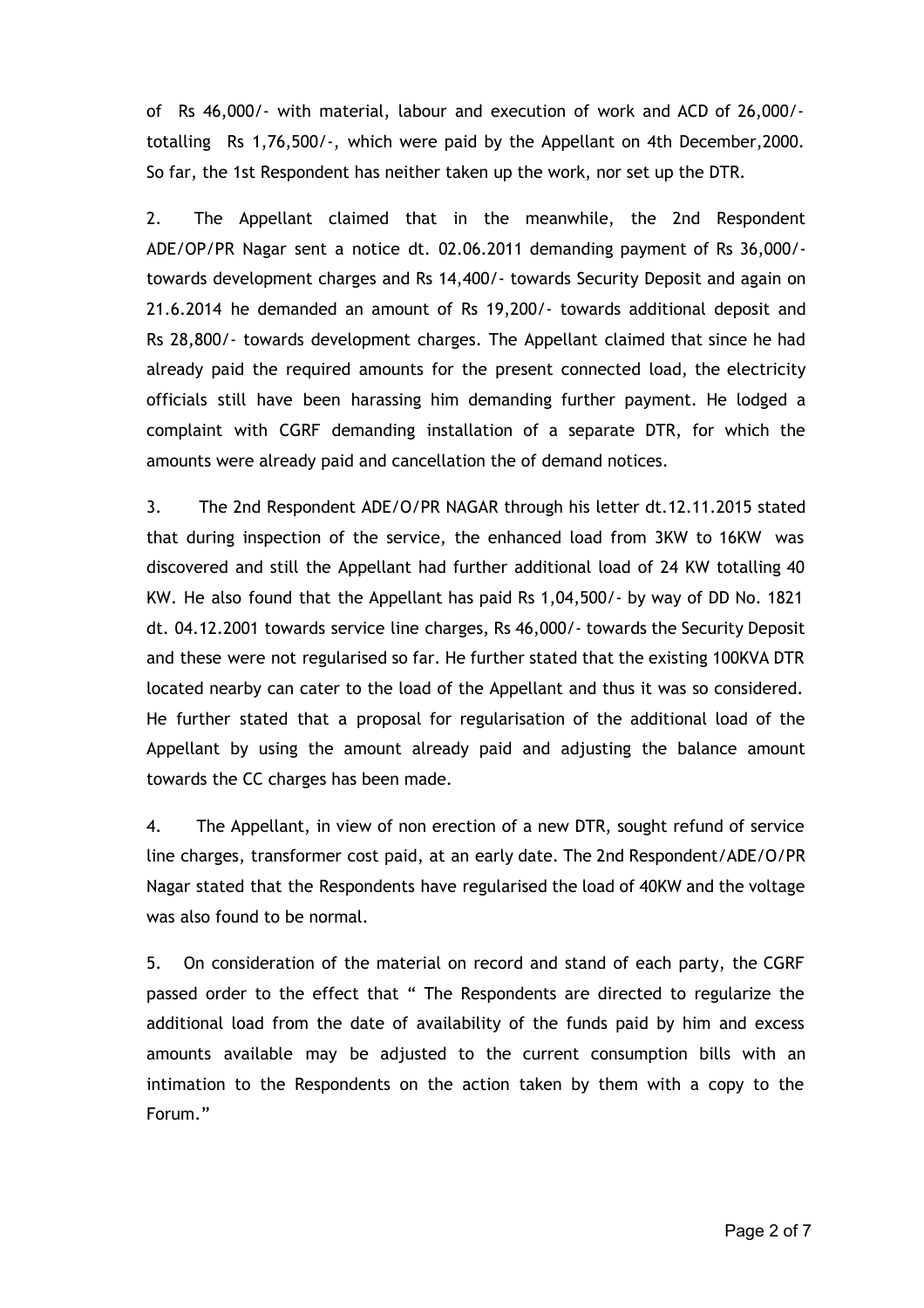6. Aggrieved and not satisfied with the impugned orders, the Appellant preferred the present Appeal demanding bank interest from 4.2.2001 to 29.2.2016 i.e for 15 years on the amount of Rs 1,04,500/‐ after adjusting the future bills.

7. In this Appeal, the 1st Respondent filed a report dt. 28.2.2016 stating that the connected load has been regularised from 3KW to 40KW and that the 2nd Respondent sent a letter to the AAO/ERO-X, Sitaphalmandi vide his letter dt.22.6.2016 towards adjustment of excess payment of Rs 1,04,500/‐ paid by the Appellant along with interest from 4.12.2001 till date. The 2nd Respondent through his letter dt.29.3.2016 submitted a work compliance report in this appeal stating that the connected load was regularised from 3KW to 40KW and out of the excess payment under service line charges Rs 1,04,500/‐, an amount of Rs 94,050/‐ was adjusted into the service connection account of the Appellant which is 10% less than the service line charges paid. He submitted a copy of letter of the AAO/ERO in support of his claim. The AAO addressed a letter dt.29.3.2016 to the 2nd Respondent stating that as per Clauses 5.3.2.1 and 5.3.3 of GTCS, an amount of Rs 94,050/‐ representing 10% less on Rs 1,04,500/‐ the cost of sanctioned estimate, was adjusted towards the account of the Appellant. The 2nd Respondent through a separate letter dt.31.3.2016 reiterated what the AAO/ERO stated.

8. The Appellant through a letter dt. 18.4.2016 stated that when there was no need for a fresh DTR in view of the existing 100KVA DTR nearby, the proposal for service line charges was made only to harass him. The Appellant further stated that he has neither applied for fixing of the service line nor has withdrawn it and thefore, Clause 5.3.2.1 and Clause 5.3.3 of GTCS are not applicable to his case. He demanded refund of the amount with interest, in view of the negligence and lapses of the officials of the DISCOM and the harassment meted out to him.

9. On consideration of the material on record and the arguments, the following issues arise for determination:

i. Whether the Appellant is entitled to refund of Rs 1,04,500/‐ representing deposit

of service line charges in the year 2001 with interest?

- ii. Whether Clauses 5.3.2.1 and 5.3.3 of GTCS apply to the present dispute?
- iii. Whether the impugned orders are found to be inadequate and do not answer the issues raised?

#### **ISSUES 1 to 3**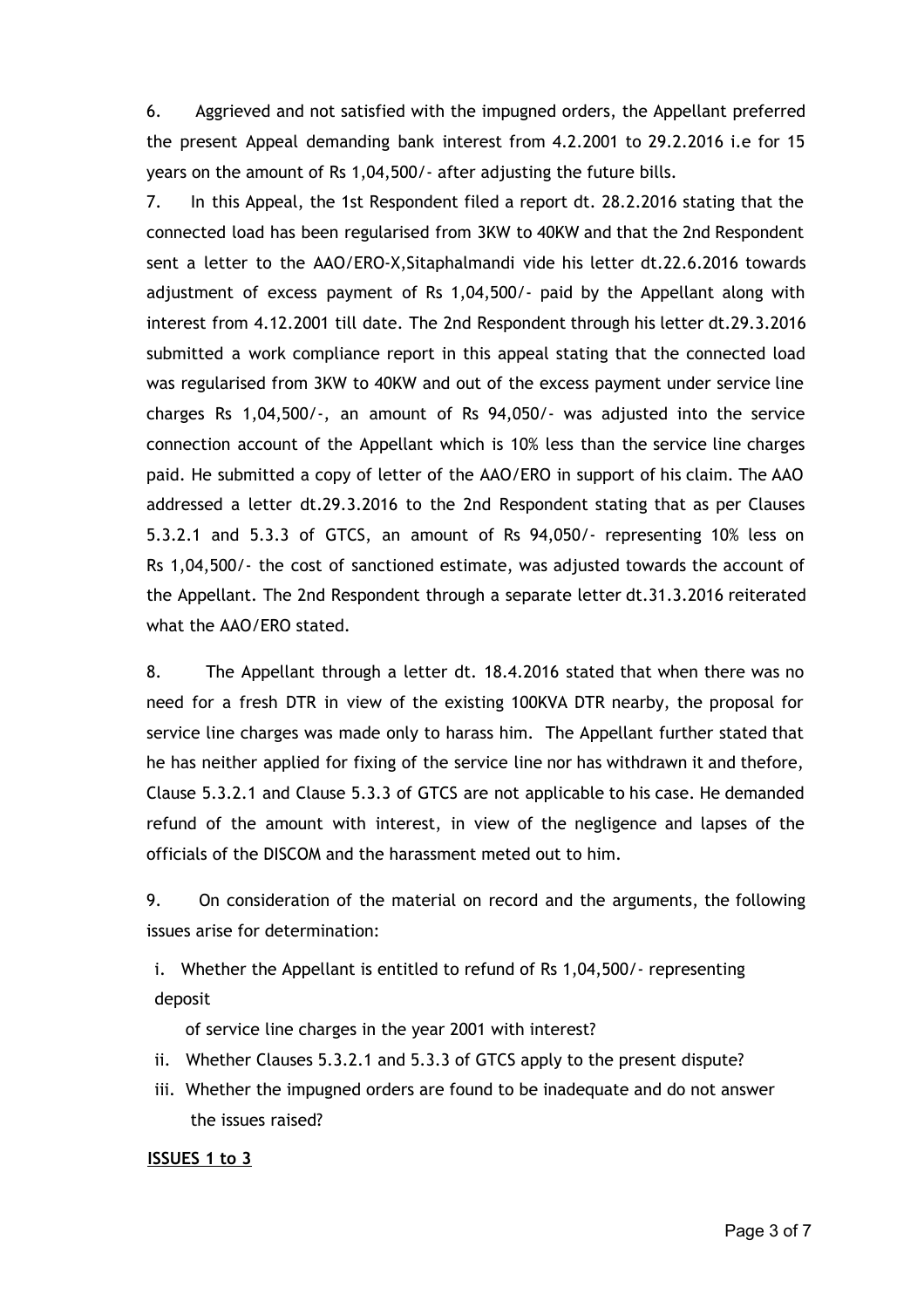10. It is clear from the record that the demanded amounts were deposited by the Appellant towards service line charges Rs 1,04,500/‐, Security Deposit 46,000/‐ and ACD Rs 26,000/‐. This was around the year 2001. During the inspection by the 1st Respondent, the total connected load was found as 40KW against the initial sanctioned load of 3KW. On being served with notice to regularise the excess load, as demanded, the Appellant deposited Rs 1,04,500/‐ (including the cost of DTR) and Rs 46,000/‐ towards the security deposit. Neither the DTR was erected nor the load of 40 KW was regularised in the ledger and only now as per the EBS, the sanctioned load to the service connection has been found to be 40KW.

11. When the Appellant insisted on erecting the DTR, the Respondents, based on field conditions and inspection, came to a conclusion that the existing nearby underloaded 100KVA DTR is sufficient to cater to the 40KW load of the Appellant and therefore, claimed that there is no need for erection of a new DTR. Thus the need for refund of the service line charges including the cost of DTR came to be the point for the determination.

12. The Appellant, in view of the frequent demands for payment and non regularisation of the load and non erection of DTR, felt that the Respondents have been harassing him for no reason. The frequent demands for payment as seen from the record and failure on the part of the Respondents to fix DTR and regularise the excess load till recently, showing laxity for a period of over 15 years after receipt of the required amount, is not a normal example we see, but it is a callous and uncaring attitude towards the consumers. Why it took 15 years to decide and refund of the service line charges including the cost of DTR and why the excess load was not regularised for a period of 15 years, is really giving strength to the allegation of the Appellant that it was harassed to no end by the successive officials of the DISCOM.

13. The Respondents could only say that the service line charges of Rs 1,04,500/‐ after deducting 10% of SLC charges is as per the Clauses 5.3.2.1 and 5.3.3 of GTCS.

14. The Respondents are taking shelter under Clause 5.3.2.1 for retaining 10% of the cost of the sanctioned scheme from out of the total amount deposited towards the service linecharges. Clause 5.3.2.1 of GTCS is as follows:

"The Service line charges payable by the consumers for release of new connection/additional load under both LT and HT categories shall be levied at the rates notified by the company in accordance with regulations/orders issued by the Commission from time to time. These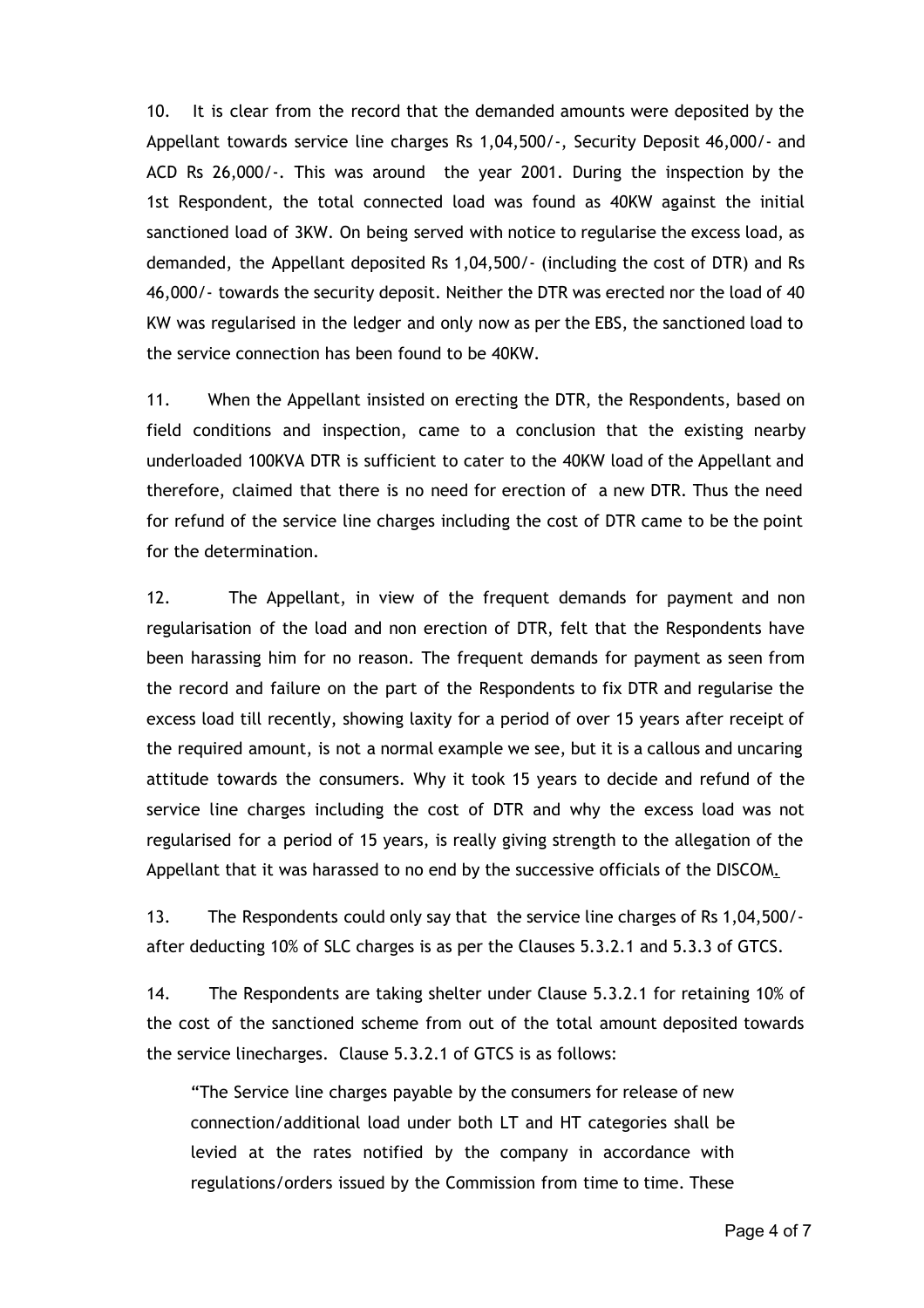charges shall be paid by the consumer in advance failing which the work for extension of supply shall not be taken up. These charges are not refundable.

Provided that where any applicant withdraws his requisition before the Company takes up the work for erection of the service line, the Company may refund the amount paid by the consumer after deducting 10% of the cost of the sanctioned scheme towards establishment and general charges. No interest shall be payable on the amount so refunded."

15. Similarly regarding development charges mentioned under Clause 5.3.3, the

provision for refund is mentioned and clause 5.3.3.1 is reproduced for the purpose

of clarity:

5.3.3.1. "The amounts payable by the consumer towards development charges of new connection/additional load under LT and HT categories shall be at the rates notified by the Company with the approval of the Commission from time to time. The Consumer shall pay these charges in advance, failing which the works for extension of supply shall not be taken up. These charges are non‐refundable.

Provided that where any applicant withdraws his requisition before the Company takes up the works of the sanctioned scheme, the Company may refund the development charges paid by him without any interest. However where the service line charges are not sufficient to cover the 10% of the cost of the sanctioned scheme, mentioned in clause 5.3.2.1 above, the balance amount of 10% of the cost of the sanctioned scheme shall be dedcuted from the development charges paid by him."

16. It is significant to note that the Respondents are taking recourse to application of Clause 5.3.2.1 and also Clause 5.3.3.1 of GTCS to deny 10% of the amount due and also interest on the amount on the pretext that the amount paid by the Appellant is now being demanded back. On the other hand, the Appellant, as per the record, has not withdrawn the request at any time for fixing of DTR and other required material, to apply these two clauses of GTCS. As late as 1.10.2015, the Appellant in his complaint before CGRF, has specifically sought relief in the following words: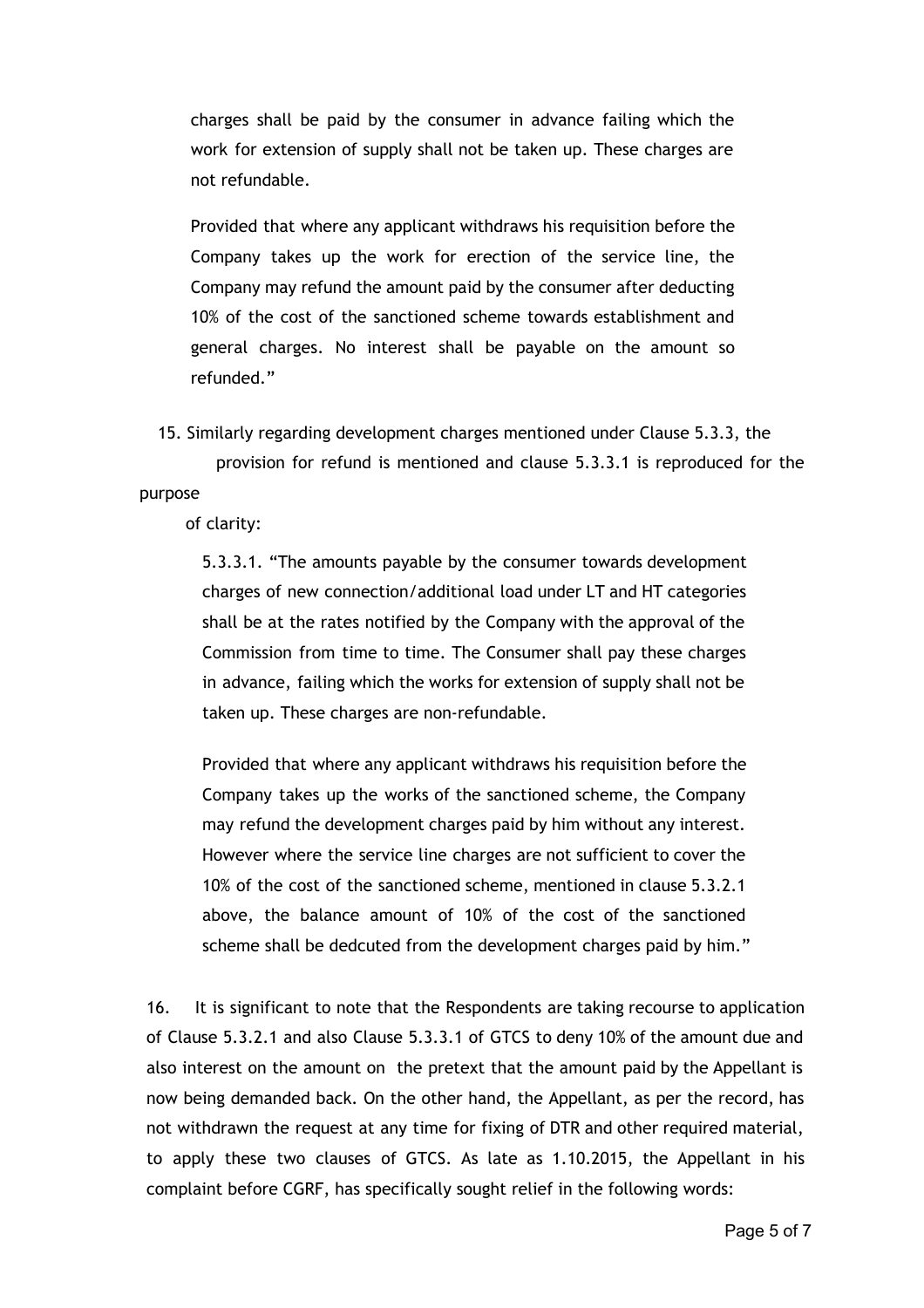" With the above facts expressed I request the authority to call upon the concerned officials and ensure for and enquiry in my presence. On the above problem I also request to pass the order for executing installation of Transformer instantly as the tenure of 15 years already been delayed for their negligence and ignorance of the concerned officials."

This prayer at the initial stage of the complaint before CGRF clearly fixes responsibility on the officials of the DISCOM for negligence in attending to the grievance of the Appellant 15 years back and also frequently demanding deposits on the threat of disconnection or the other, without first installing DTR. The Appellant, it is clear, has not sought withdrawal of his requisition for DTR at any stage of the case for the last 15 years and the claim of the Respondents for retaining 10% of the cost of the sanctioned scheme under clause 5.3.2.1 and 5.3.3.1 of GTCS on the ground that the Appellant had withdrawn his request does not stand scrutiny and it is found to be not supported by statutory backing.

17. The service line charges deposited by the Appellant were not attended to by the Respondents. The Appellant has not withdrawn his requisition for erection of DTR and other connected material, to meet the excess demand of power. It was not the wish of the Appellant for installation of DTR, but it was the demand made by the Respondents in the year 2001 pursuant to which the Appellant paid the required amounts for carrying out the erection of the service line and DTR, which was not carried out. Therefore, the Respondents, taking shelter under the false pretext of withdrawal of requisition by the Appellant, cannot refuse to refund the service line charges deposited by the Appellant . The Respondents have to also pay interest on the amount so kept lying unutilised with them. When the consumer has not withdrawn his requistion for installation of DTR and service line, the proviso to Clause 5.3.2.1 and Clause 5.3.3.1 are not applicable.

18. The CGRF, through the impugned orders, has not decided on the inaction of the Respondents for 15 years and has not taken any stand on the demand of interest made by the Appellant, in the light of proviso to Clauses 5.3.2.1 and Clauses 5.3.3.1 of GTCS. This issue has been avoided by the CGRF, which makes the impugned order incomplete and not satisfactory.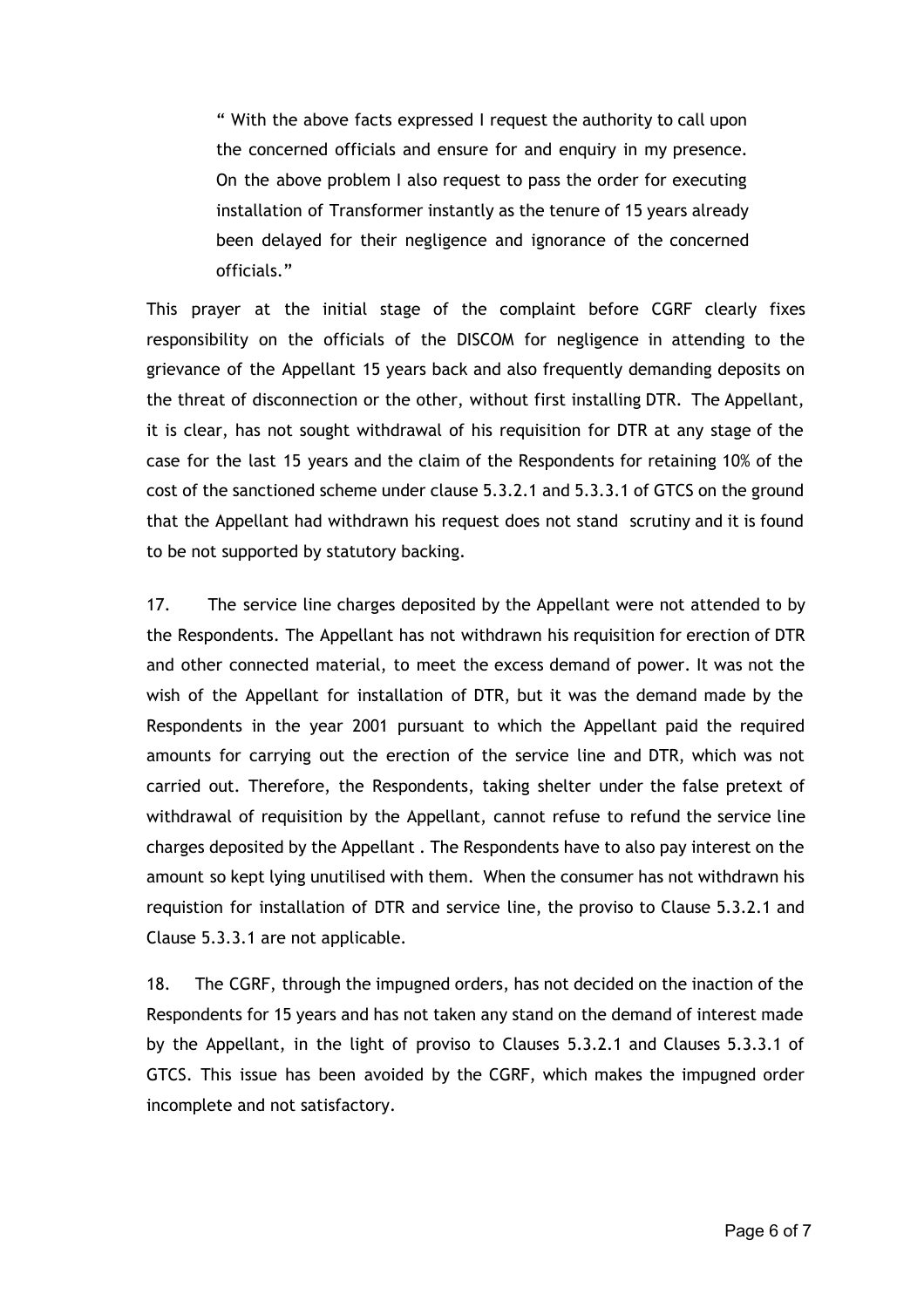19. In view of the discussion supra, the Appellant is found entitled to refund of total amount of Rs 1,04,500/‐ with simple interest @ 6% P.A from 4.12.2001 till date. The issues 1 to 3 are answered accordingly.

20. In the result , the Appeal is allowed finding that:

a. the Appellant is entitled to refund of Rs 1,04,500/‐ along with simple interest @ 6% PA from 4.12.2001 till date, which shall be adjusted in the future CC bills.

b. the impugned orders are found lacking in clarity about the relief and it is accordingly partly confirmed.

21. This award shall be implemented within 15 days of its receipt at the risk

of penalties as indicated in clauses 3.38, 3.39, and 3.42 of the Regulation No.

3/2015 of TSERC.

Typed by CCO, Corrected, Signed and Pronounced by me on this the 26th day of May, 2016.

Sd/‐

# **VIDYUT OMBUDSMAN**

- 1. University Filling Station (BPCL), Represented by Sri. Satyanarayana, Tarnaka Junction, Secunderabad ‐ 500 017. Cell No. 94404 29962..
- 2. The AE/OP/Lalaguda/TSSPDCL/Secunderabad.
- 3. The ADE/OP/P.R.Nagar/TSSPDCL/Secunderabad.
- 4. The DE/OP/Paradise/TSSPDCL/Secunderabad.
- 5. The SE/OP/Hyderabad North Circle/TSSPDCL/Hyderabad.

# **Copy to:**

6. The Chairperson, CGRF(Greater Hyderabad Area) , TSSPDCL, GTS Colony, Vengal Rao Nagar, Erragadda,Hyderabad.